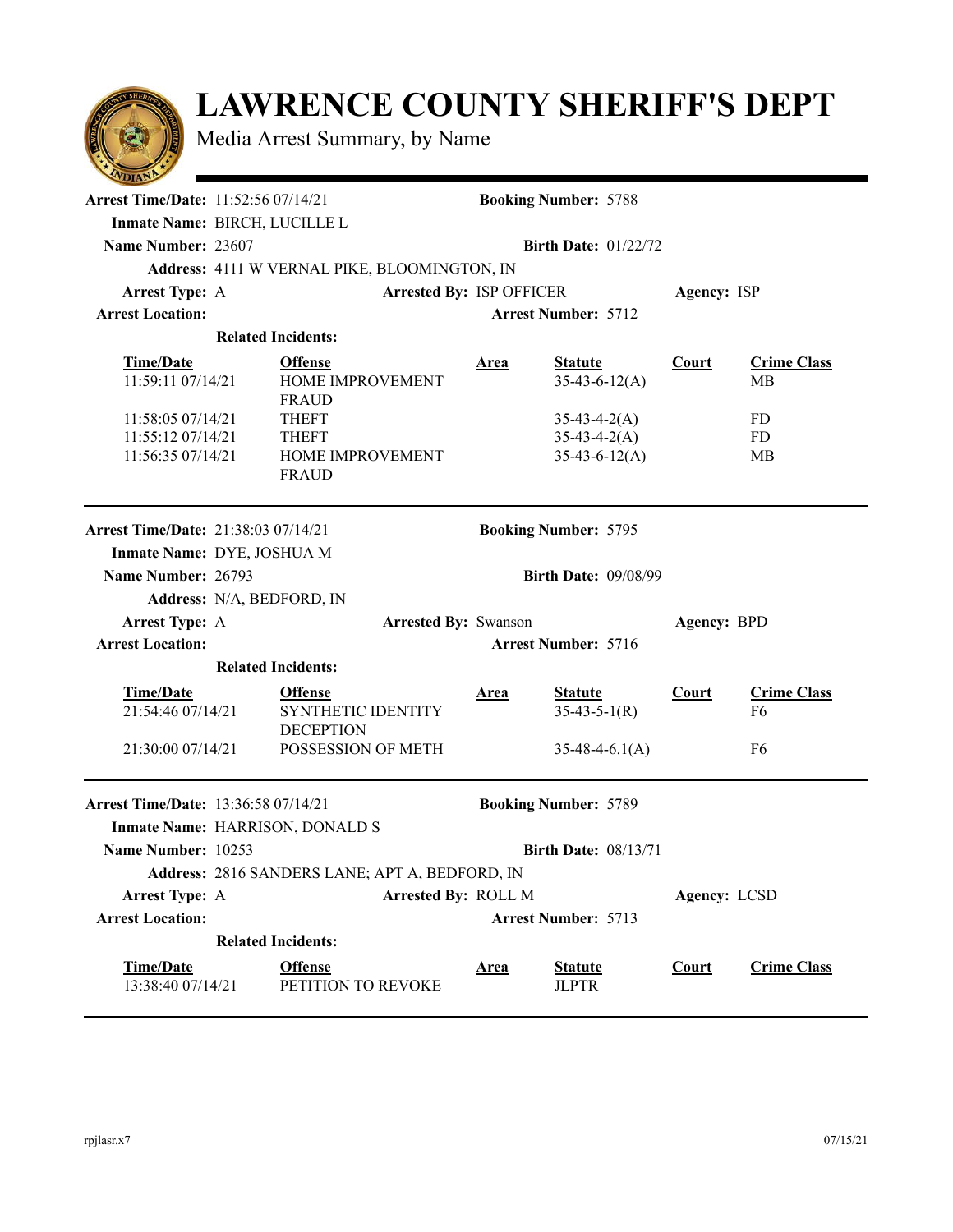| <b>Arrest Time/Date: 15:45:00 07/14/21</b> | <b>Booking Number: 5791</b>                        |                                           |                                       |                             |             |                    |  |  |
|--------------------------------------------|----------------------------------------------------|-------------------------------------------|---------------------------------------|-----------------------------|-------------|--------------------|--|--|
|                                            | Inmate Name: HENRY, CLINTON J                      |                                           |                                       |                             |             |                    |  |  |
| Name Number: 14353                         | <b>Birth Date: 09/18/84</b>                        |                                           |                                       |                             |             |                    |  |  |
| Address: 409 R ST, BEDFORD, IN             |                                                    |                                           |                                       |                             |             |                    |  |  |
| <b>Arrest Type: A</b>                      |                                                    |                                           | Arrested By: PRUETT C<br>Agency: LCSD |                             |             |                    |  |  |
| <b>Arrest Location:</b>                    |                                                    |                                           |                                       | <b>Arrest Number: 5715</b>  |             |                    |  |  |
|                                            |                                                    | <b>Related Incidents:</b>                 |                                       |                             |             |                    |  |  |
| <b>Time/Date</b>                           |                                                    | <b>Offense</b>                            | <u>Area</u>                           | <b>Statute</b>              | Court       | <b>Crime Class</b> |  |  |
| 15:45:00 07/14/21                          |                                                    | <b>FAILURE TO APPEAR</b>                  |                                       | $35 - 44 - 3 - 6$           |             | <b>MA</b>          |  |  |
| 15:45:00 07/14/21                          |                                                    | <b>FAILURE TO APPEAR</b>                  |                                       | $35 - 44 - 3 - 6$           |             | MA                 |  |  |
| <b>Arrest Time/Date: 01:30:00 07/15/21</b> |                                                    |                                           |                                       | <b>Booking Number: 5797</b> |             |                    |  |  |
| Inmate Name: MCCALL, MICHAEL               |                                                    |                                           |                                       |                             |             |                    |  |  |
| Name Number: 26796                         |                                                    | <b>Birth Date: <math>06/21/79</math></b>  |                                       |                             |             |                    |  |  |
|                                            | Address: 1714 SOUTH TALBIT STREET, INDIANPOLIS, IN |                                           |                                       |                             |             |                    |  |  |
| <b>Arrest Type: A</b>                      |                                                    | <b>Arrested By: Burris</b>                | Agency: ISP                           |                             |             |                    |  |  |
| <b>Arrest Location:</b>                    | <b>Arrest Number: 5718</b>                         |                                           |                                       |                             |             |                    |  |  |
|                                            |                                                    | <b>Related Incidents:</b>                 |                                       |                             |             |                    |  |  |
| <b>Time/Date</b>                           |                                                    | <b>Offense</b>                            | <u>Area</u>                           | <b>Statute</b>              | Court       | <b>Crime Class</b> |  |  |
| 01:30:00 07/15/21                          |                                                    | POSSESSION OF METH                        | 17ISP                                 | $35-48-4-6.1(A)$            |             | F <sub>6</sub>     |  |  |
| 01:30:00 07/15/21                          |                                                    | POSSESSION OF<br>PARAPHERNALIA            | $17$ $ISP$                            | $35 - 48 - 4 - 8$           |             | CM                 |  |  |
| <b>Arrest Time/Date: 23:45:00 07/14/21</b> |                                                    |                                           |                                       | <b>Booking Number: 5796</b> |             |                    |  |  |
| Inmate Name: MILLS, JOSH                   |                                                    |                                           |                                       |                             |             |                    |  |  |
| Name Number: 26794                         |                                                    | <b>Birth Date: 07/28/78</b>               |                                       |                             |             |                    |  |  |
|                                            |                                                    | Address: 2833 EARL RD, MITCHELL,          |                                       |                             |             |                    |  |  |
| <b>Arrest Type: A</b>                      |                                                    | <b>Arrested By: CARTER K</b>              |                                       |                             | Agency: MPD |                    |  |  |
| <b>Arrest Location:</b>                    |                                                    |                                           | <b>Arrest Number: 5717</b>            |                             |             |                    |  |  |
|                                            |                                                    | <b>Related Incidents:</b>                 |                                       |                             |             |                    |  |  |
| <b>Time/Date</b>                           |                                                    | <b>Offense</b>                            | <u>Area</u>                           | <b>Statute</b>              | Court       | <b>Crime Class</b> |  |  |
| 23:45:00 07/14/21                          |                                                    | <b>CRIMINAL TRESPASS</b>                  | 18MPD                                 | $35 - 43 - 2 - 2$           |             | MA                 |  |  |
| 23:45:00 07/14/21                          |                                                    | UNLAWFUL POSSESSION<br>OF SYRINGE         |                                       | $16-42-19-18$               |             | F <sub>6</sub>     |  |  |
| 23:45:00 07/14/21                          |                                                    | POSSESSION OF METH                        |                                       | $35-48-4-6.1(A)$            |             | F <sub>6</sub>     |  |  |
| <b>Arrest Time/Date: 15:45:00 07/14/21</b> |                                                    |                                           |                                       | <b>Booking Number: 5790</b> |             |                    |  |  |
|                                            |                                                    | Inmate Name: MURRAY, CORDARO N            |                                       |                             |             |                    |  |  |
| Name Number: 26591                         |                                                    |                                           | <b>Birth Date: 10/11/86</b>           |                             |             |                    |  |  |
|                                            |                                                    | Address: 620 S WALNUT ST, BLOOMINGTON, IN |                                       |                             |             |                    |  |  |
| <b>Arrest Type: A</b>                      |                                                    | <b>Arrested By: PRUETT C</b>              |                                       | Agency: LCSD                |             |                    |  |  |